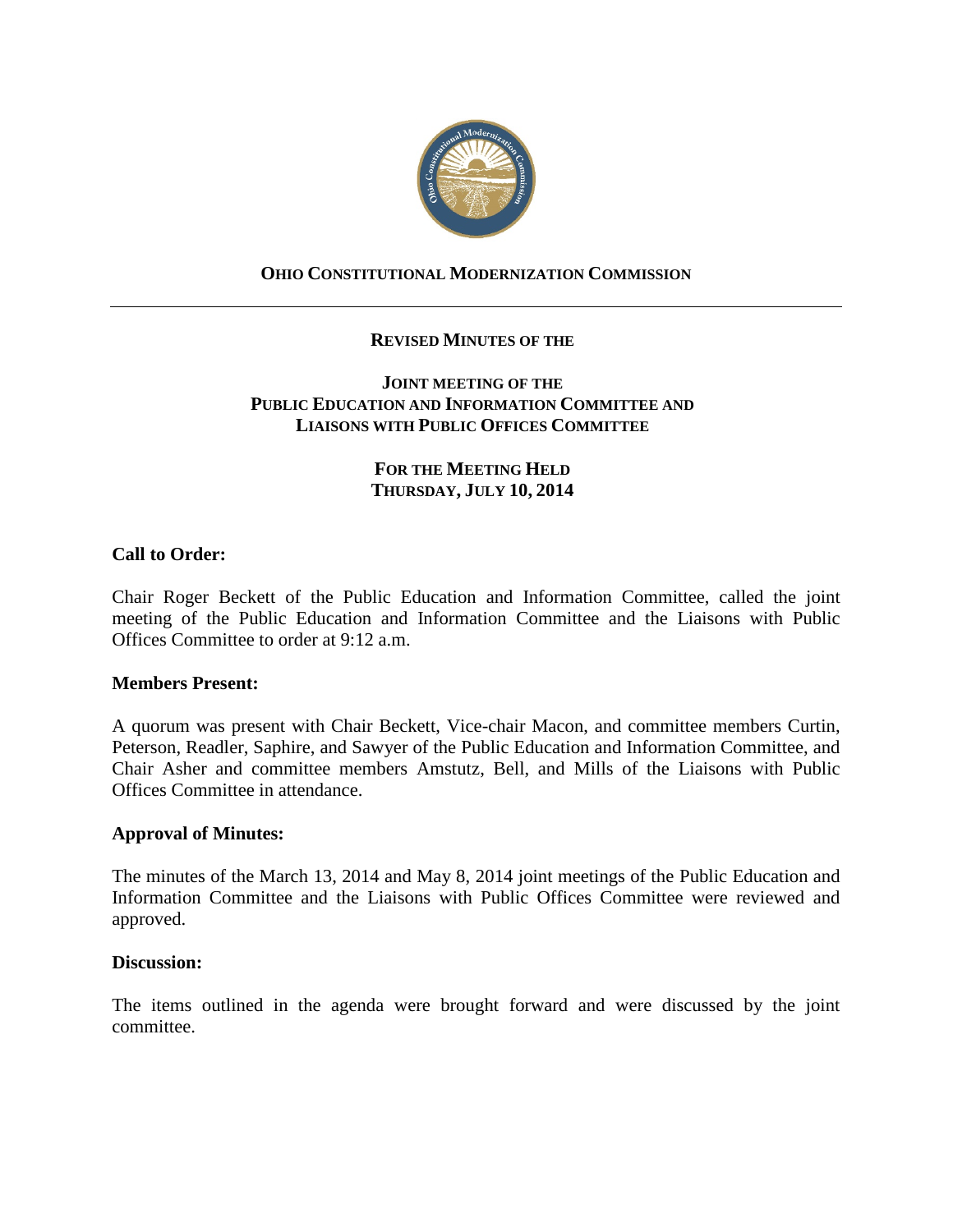Steven C. Hollon, executive director, provided a brief update on the communications director position, stating that nine candidates were interviewed and that Ms. Shaunte Russell will be recommended to the full Commission at its meeting in the afternoon.

Chair Beckett then turned to a discussion of potential communication projects for the committee. Committee member Karla Bell suggested that an emphasis on holding regular public meetings should be explored. Ms. Bell noted that these types of meetings would create opportunities throughout the state for public input and participation.

Chair Beckett then raised the subject of commission rule changes. Vice-chair Macon requested that committee minutes be expanded in order to allow Commission members to view more detail of each committee's work so that members may better understand what has transpired. Chair Beckett noted that committee chairs currently create committee reports after each meeting; however, there is no consistency in what committee chairs are including in those reports. Ms. Bell added that an overview of committee actions to date with the inclusion of possible future actions would be helpful to Commission members. Representative Ron Amstutz stated that soliciting public input should be encouraged by committees working with focus groups in order to develop proactive input, rather than the input being a passive action. Ms. Bell added that the media should be well-informed of the Commission's progress.

Committee member Fred Mills inquired as to the wording in section 12.7 of the proposed amendments to the Commission rules. He noted that the last line, rather than stating "the Committee may waive readings for non-controversial items," should state "the Committee may waive considerations for non-controversial items." Mr. Saphire asked how "considerations" would be defined, and whether the considerations are of the proposed idea or relate to exact language that the committee would be seeking to recommend to the full Commission. Mr. Saphire then noted that it might not be advantageous or productive for the exact language to have three considerations. Committee member Herb Asher added that section 12.7 reads that discussions surrounding the temporary language with options for revisions are encouraged throughout. Senator Tom Sawyer asked whether the procedures of the Commission are comparable to the ballot board. Ms. Bell noted that exact language would be necessary at that point, while Representative Mike Curtin stated that the General Assembly would be the step in between the Commission and the ballot board. Chair Beckett then stated that section 12.7 was intentionally left vague to allow flux between committees and their chairs.

Ms. Bell motioned to change "readings" to "considerations," the motion was seconded by Rep. Amstutz, and was subsequently approved by the joint committee without objection.

Rep. Amsutz then asked about the choice of the word "discussion" in section 12.7 and whether it should state "the Subject Matter Committee shall not vote on a proposed recommendation to the Commission unless the proposal was on the agenda for consideration at two previous meetings," rather than stating the proposal should be on the agenda for discussion at two previous meetings. Mr. Mills motioned to change "discussion" to "consideration," the motion was seconded by Ms. Bell, and was subsequently approved by the joint committee without objection.